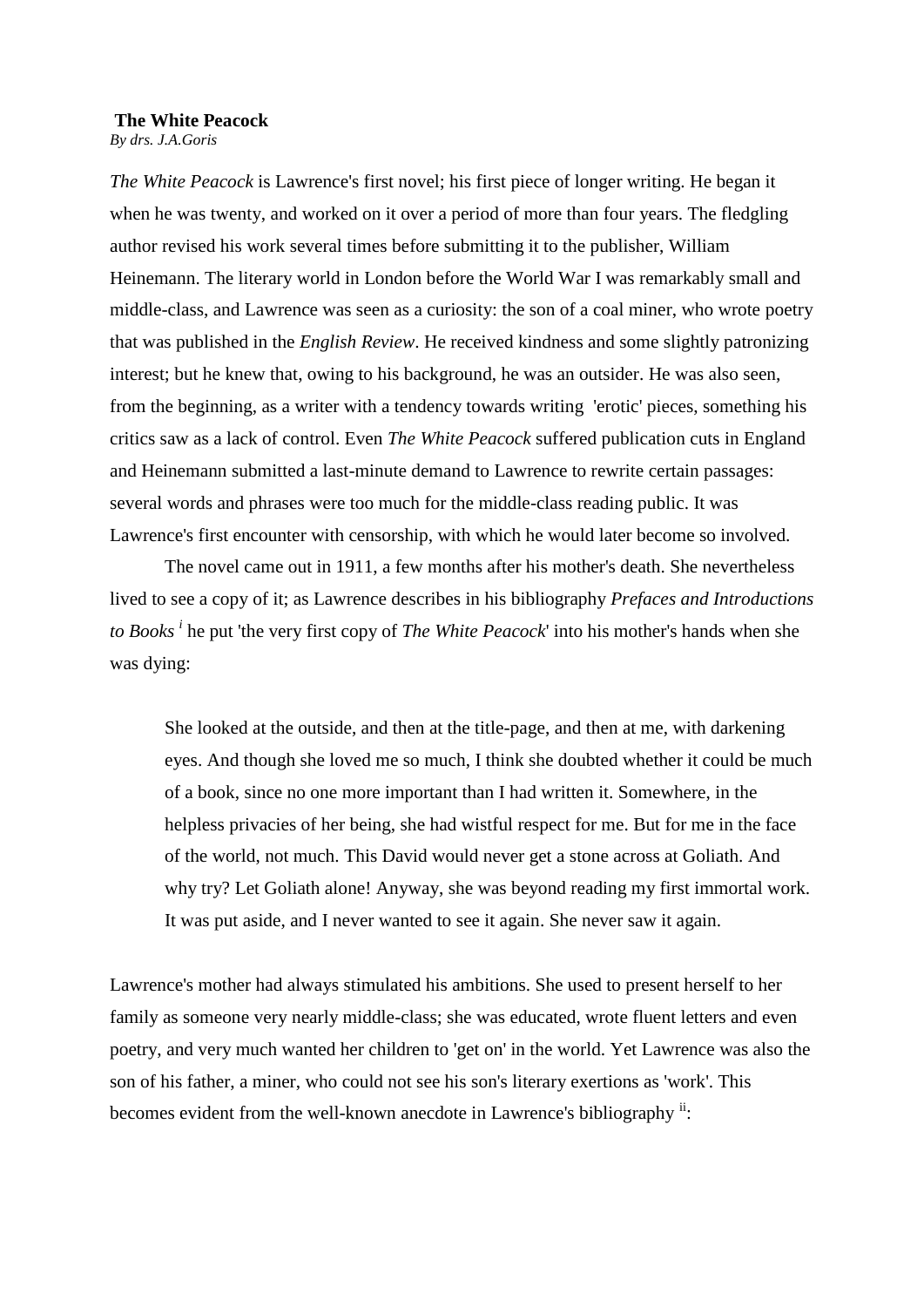After the funeral, my father struggled through half a page, and it might as well have been Hottentot. 'And what dun they gi'e thee for that, lad?' 'Fifty pounds, father.'

'Fifty pounds!' He was dumbfounded, and looked at me with shrewd eyes, as if I were a swindler. 'Fifty pounds! An' tha's niver done a day's hard work in thy life.'

Lawrence had discussed his plans to write a novel with his friend Jessie Chambers. The usual idea in novel writing was to take two couples and develop their relationships, as he had seen in most of George Eliot's work. George Eliot, or Marian Evans, came from a background of solid Warwickshire farmers, who were concerned with life on a more fundamental level than that of London society. Early twentieth century England was very much a class-orientated society, split by deep, self-conscious class divisions. The most widely read fiction was set either in London or in the middle-to upper-class range of social life, so that love and marriage were almost always seen in terms of money, artificial status and standards. The opportunities for working class writers to write about working class life and then to see their work in print were extremely rare. Lawrence made middle class people the subject of his first novel; not until in *Sons and Lovers* did he portray working class protagonists.

*The White Peacock* is about the lives and relationships of the young farmer George Saxton, the middle class girl Lettie Beardsall and the son of a local coal owner, Leslie Tempest, set against the background of a world changing rapidly. Characters struggle to find new ways in this world of economic expansion and vanishing nature, not only economically but also socially. They are described to us through Lettie's brother Cyril, a young intellectual. The opening lines are a first example of the way Lawrence sees the natural world as part of human life, a characteristic of his writing at some point in many of his novels. He presents an idyllic scene of nature, where Cyril is watching the millpond, reminiscing about the 'young days when the valley was lusty', when the fish were silvery and monks worked the land. He is watching a world 'gathered in the musing of old age'; implied is the threat of the advancing machine age that is disrupting the Nethermere valley.

Throughout the novel Lawrence models characters on people he knows well. The Saxtons, for instance, are modelled on the Chambers family. Moreover, he provides detailed geographical descriptions of actual locations, but mixes fictitious with actual place names. Strelley Mill, the Saxton's home, in reality is Felley Mill farm, now demolished; the Chambers family used to live in its vicinity.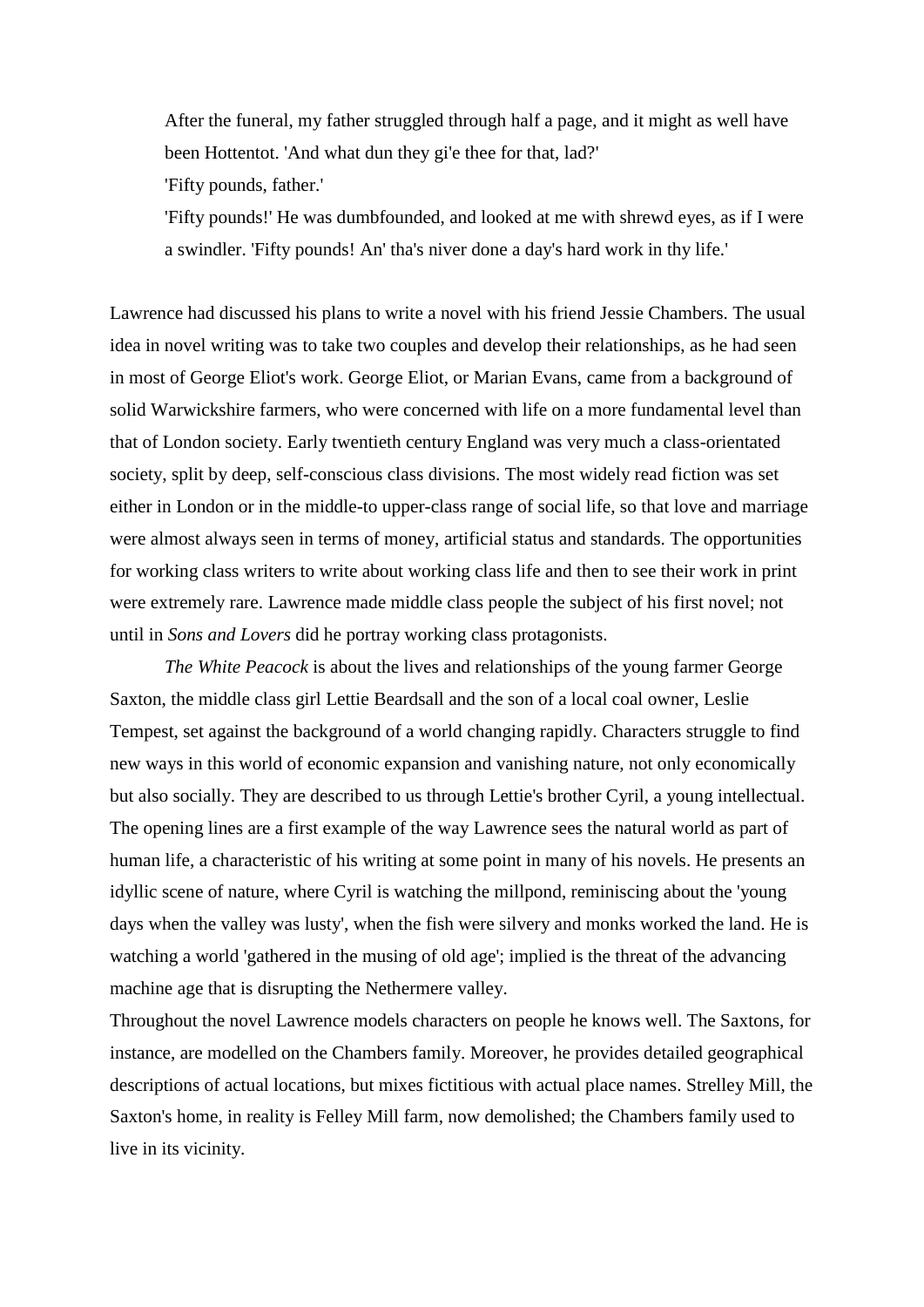'Looked at as an ordinary novel', says Philip Hobsbaum in his reader's guide<sup>iii</sup>, '*The White Peacock* does not make much sense. The two couples impinge as attitudes rather than as characters.... Insofar as there is a plot, it deals with the reprehensible conduct of Lettie in flirting with George while encouraging the advances of the son of the local squire and coal owner, whom she eventually marries.' Before he started writing the novel Lawrence himself said to Jessie Chambers<sup>iv</sup>: 'I don't want a plot, I should be bored with it.'

The impression the reader gets of the story is one of too many ideas touched upon but not convincingly worked out. The development of the courtship between Lettie and Leslie is superficial. When Cyril wonders (p.49 ff) why his sister is going over to Tempest's and what she sees in Leslie, her answer is that ' he's as good as most folk.' She hastens to add that as a matter of fact she is not interested in him at all; she is merely going over for a game of tennis. When she gets to Highclose she finds Leslie 'sprawled on a camp chair', having fallen into 'a deep sleep' at the approach of Lettie's parasol. He admits to having been 'dreaming of kisses' he had been pondering over 'poor Nell Wycherley', a girl suggested to have unrequited feelings for him - creating the impression that this sensation had been produced by Lettie. She gives him 'one of those brief intimate glances with which women flatter men so cleverly' - and Leslie 'radiated with pleasure.'

Meanwhile, Lettie encourages the young farmer George Saxton. He is a manly type; 'stoutly built, brown eyed, with a naturally fair skin, burned dark and freckled in patches' (p.41). Lettie describes him as 'rather good-looking' (p.49), but adds that she is not interested in him. At this stage one wonders if Lawrence made her deny interest in the two men as a way of hoodwinking her brother Cyril, who, being the narrator of the story, is a bit of a Mister Know-All. He follows her around with his comments all the time; such a brother would normally get on a girl's nerves. Gradually it becomes clear, however, that it is normal for Cyril to be present at other people's private moments and that Lettie's half-hearted way of dealing with her feelings is common practice. In actual fact she is deeply thrilled by George's male attractiveness. Within a short time she finds herself staring in erotic confusion at George in the kitchen at Strelley Mill, where he is pottering about getting dressed. She is drawn to his robust simplicity, flatters him and plays a love song for him on the piano. This does not leave the young farmer entirely untouched; even though the finer shades of meaning of Lettie's performance are lost on him - Lettie is more refined - he responds to her by a little laugh 'which was rather more awkward and less satisfied than usual' (p.57).

George does not strike the reader as a likeable character. Even though he is an avid reader of novels, shows an interest in Cyril's intellectual explanations and admires Lettie's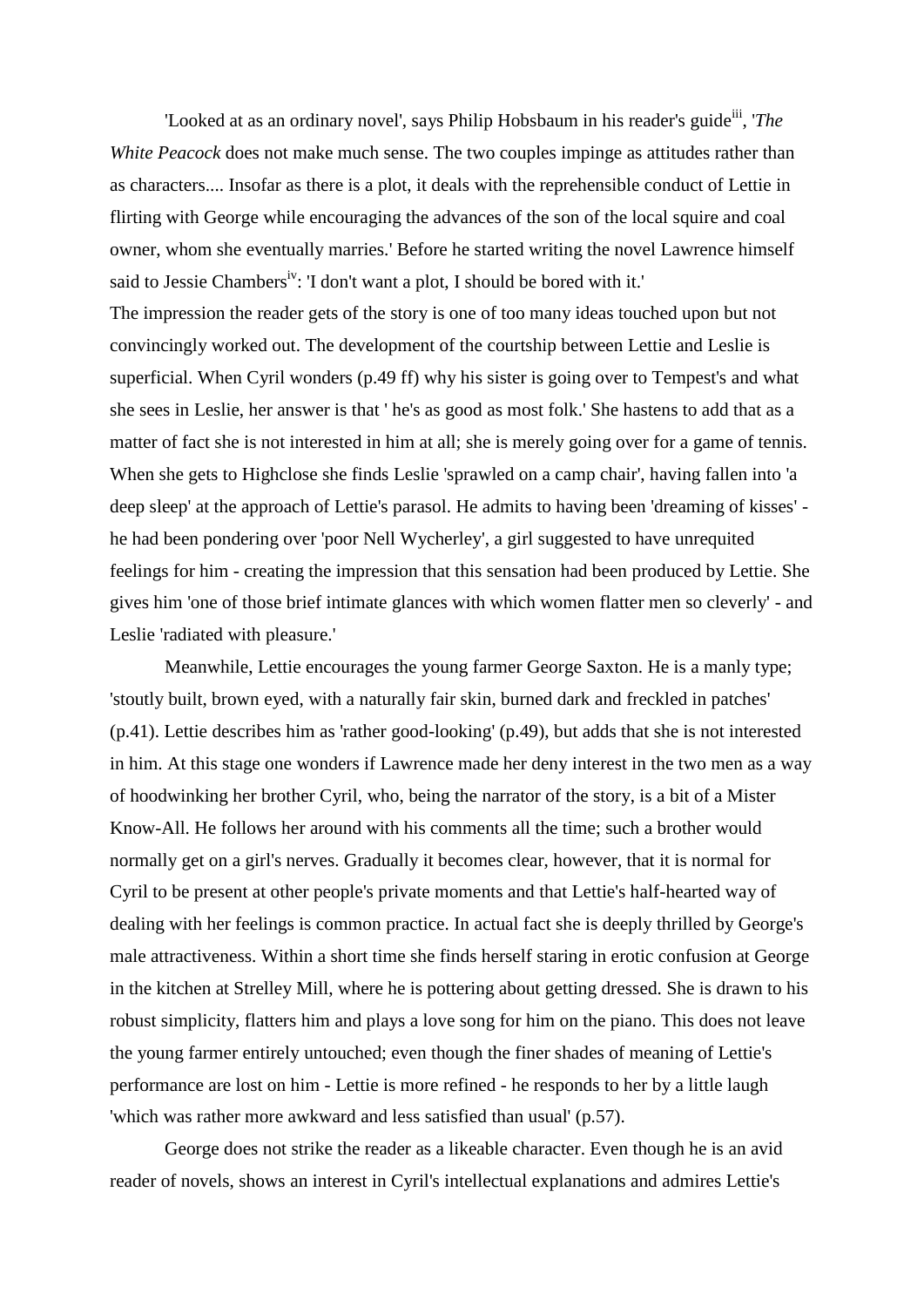view of art, he does not seem to absorb much of the contents. The very early stages of the novel present a preview of his later macho manners in proposing to Meg. Coming home at Strelley Mill, he addresses his mother with the stereotype 'Dinner not ready?', pronounced with a shade of resentment. Equally stereotype, his mother replies apologetically, whereupon the son drops on the sofa and starts reading a book, ignoring everyone around him. George's behaviour is frequently ill mannered: he has bad table manners and irritating habits; he orders the servants and other people around. In dealing with animals he can be downright cruel; he needlessly kills bees and shows no feelings for the family's badly wounded cat. His own sister 'hates his callousness' (p.55) and Lettie's mother describes him as 'an unlicked cub' (p.49). Even though Lettie agrees, she has a secret admiration for his matter-of -fact attitude to the cruel aspects of life. She is the only one who follows him when he is drowning the cat Mrs Nicky Benn and defends him to his sister as being 'only healthy'. It is true, George does not kill animals out of malice or sadism: he is very serious when he explains to Lettie 'I had to drown her out of mercy' (p.55). He is basically doing his job without getting sentimental, as probably Cyril would be. In this light, the rabbit hunt (p.96 ff.) is a telling example of the differences between the three men. Cyril cannot actually hurt the rabbits, though he feels no pity. Leslie sees it as an exciting sport: he is upon the rabbit in a moment and almost pulls its head off in his excitement to kill it. George is acting on an impulse and is very direct about it: 'if you feel like doing a thing, you'd better do it.'

It needs no explanation that Leslie cannot appreciate Lettie's interest in George; he hates her flirting, and he hates her flirting with a common fellow even more. Lettie pretends her flirtations are a mere game - she ignores Leslie's objections, calls him an infant, pokes fun at him behind his back - while in fact her behaviour is by no means innocent. She seeks George's company, admires his physical strength, his strong arms, plays his favourite piano music, 'soft, wistful morsels' and is well aware of the effect. In the scene where they admire the picture 'Idyll' she gets carried away in sensual passion (p.73):

She looked up, and found his eyes. They gazed at each other for a moment before they hid their faces again. It was a torture to each of them to look thus nakedly at the other, a dazzled, shrinking pain that they forced themselves to undergo for a moment, that they might the moment after tremble with a fierce sensation that filled their veins with fluid, fiery electricity. She sought almost in panic, for something to say.

There is more than a passing interest and even tenderness between them; Lettie may, in fact, have been serious in her advances. Their shared interest in art is something very fundamental.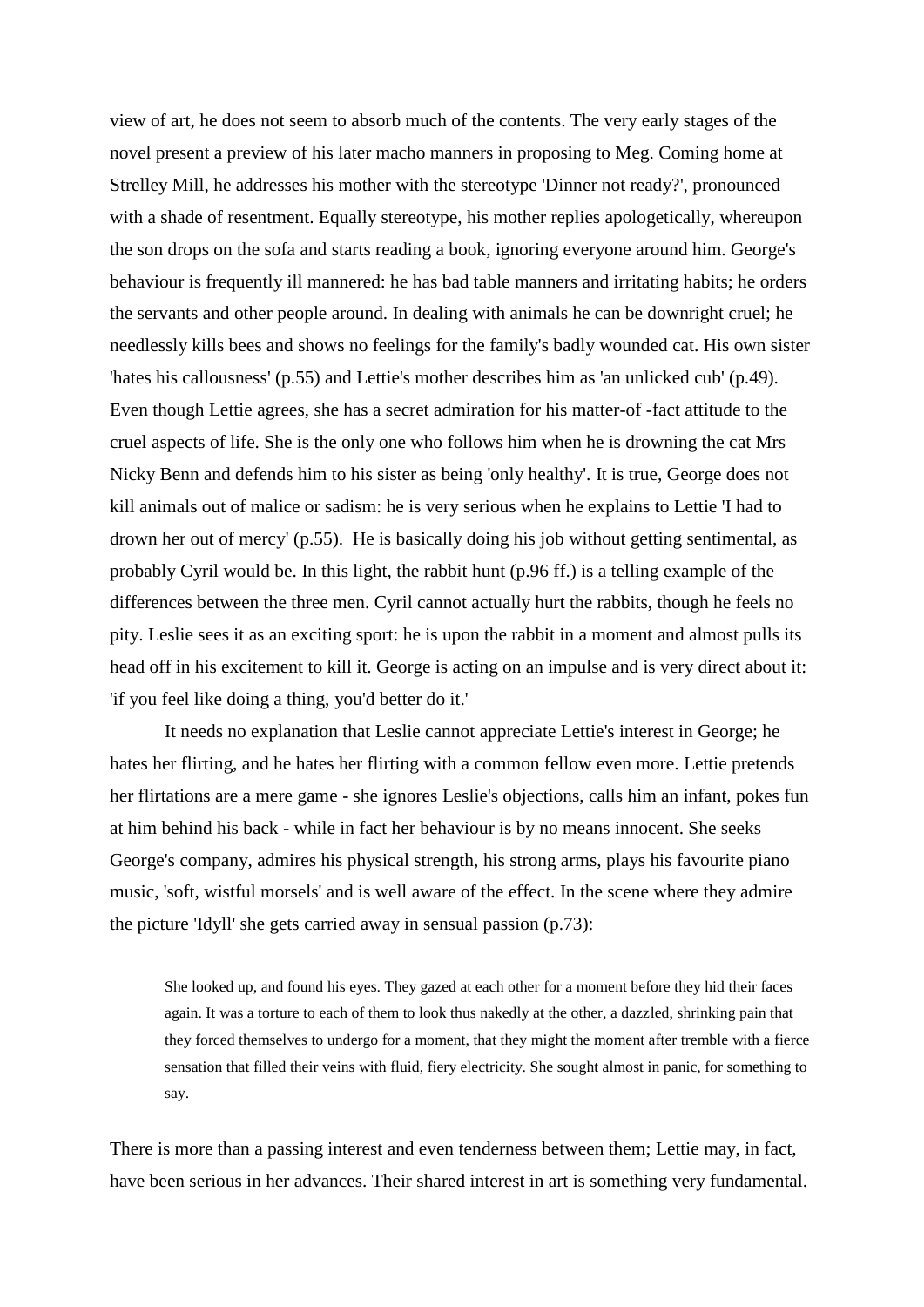Yet only Leslie, who frequently appears in the novel as a shallow philanderer, is presented as a possible suitor; marriage within one's own class is the obvious thing to do. Lettie seems predestined not to follow her intuition (p.71):

There's always a sense of death in this home. I believe my mother hated my father before I was born. That was death in her veins for me before I was born. It makes a difference-.

It sounds like a mystic, pre-Freudian notion, and immediately afterwards she laughs it off again - but the fact remains that her eventual choice for the 'dead' industrialist Leslie over the 'living' sensuality of George kills off her being. Opposed to the 'death in her blood' is her liveliness during the moonlight-scene (p.100 ff.) when she dances with George, leaving Leslie a sulking outsider to their merry polka dance. Dancing and moonlight are recurrent in Lawrence's novels; we will see several more dramatic moonlight scenes in *The Trespasser, The Rainbow* and *Women in Love,* the moon symbolizing dark feminine forces and acquiring witch-like power over men. Lettie's hands are hot, while Leslie's are cold; she feels 'impish', she wants 'things to wink and look wild'. But Lettie is like the old crow, which refuses to fight the storm and perches on a branch (p.133 ff.); she does not have the drive of the lapwings, which never cease to attack the storm in spite of the fact that they do not make any progress.

Lettie's inability to give in to the strong chemistry of passion is intensified by the falling autumn leaves. She feels 'wilful' (p.124); 'she uttered many banalities concerning men, and love, and marriage; she taunted Leslie and thwarted his wishes.' Having inherited money from her father has put thoughts of an independent life into her head: 'Since the death of our father she had been restless; since inheriting her little fortune she had become proud, scornful, difficult to please... she read all things that dealt with modern women'. However, this remains a fragment of thought; Lawrence does not develop the 'modern woman' until *Women in Love*, when Ursula and Gudrun become educated and independent women. The portrayal of Lettie as a wilful female may be traced back to certain literary influences on Lawrence, notably Thomas Hardy with his fickle, tormenting women such as Sue Bridehead in *Jude the Obscure,* or Emily Brontë's portrayal of Cathy in *Wuthering Heights*. Cathy, similar to Lettie, divides her amorous interests between two men, the sedate middle-class Edgar Linton and the foundling of unknown parentage, the passionate and ferocious Heathcliff. Both opt for the obvious way out: the middle-class marriage as a life insurance for comfort. Even though Lettie has played with the thought of joining George's world of work on the farm, as in the instance when they are mowing corn (p.94) she gives in to Leslie - be it with reluctance.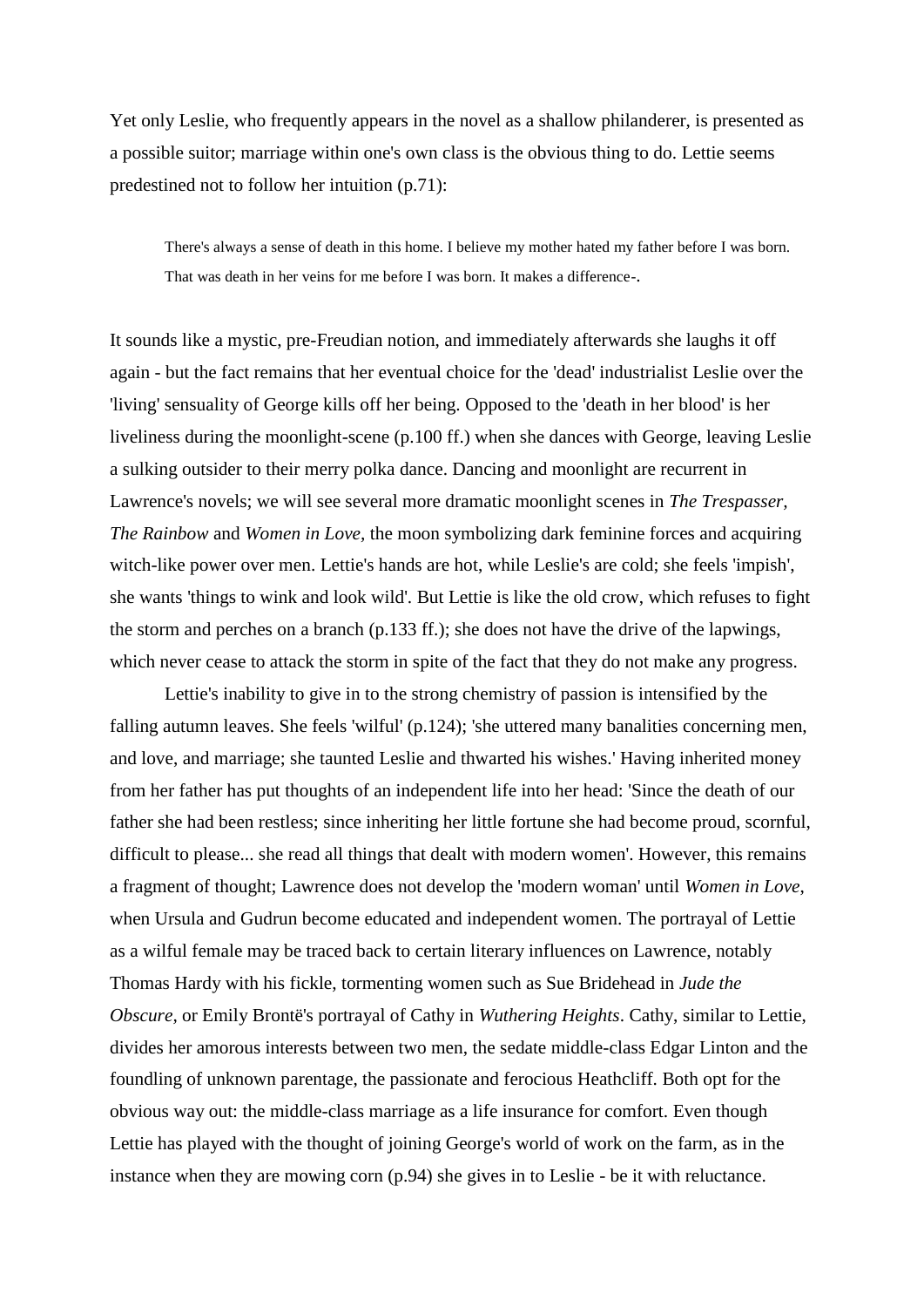There is something like a love scene between the two (p.136), but this is chiefly because of Lettie's relief that her suitor has come back to her after his little fling with Margaret Raymond (p.125). She makes it perfectly clear that she is in no hurry at all to become engaged to him: 'Oh, wait till Christmas'; 'married in haste ... what will your mother say?' (p.138). Like the crow, she is an opportunist. As George puts it (p.142): 'she's like a woman, like a cat - running to comforts - she strikes a bargain. Women are all tradesmen.'

But George himself is responsible, too. It does not do for him to put the blame on Lettie and feel the wronged third party. He is too indecisive, and does not act, or too late. 'You should have gripped her before, and kept her', Cyril says (p.142). Too late he owns up to his wishes, only when he realizes he is nowhere without her and cannot go to Canada alone (p.231):

You don't know, Lettie, now the old life's gone, everything- how I want you- to set out with- it's like beginning life, and I want you... now it's all hazy- not knowing what to do next.

Too late, indeed; for Lettie has chosen for Leslie and half-hearted though this choice may be, it is final: 'look how I'm fixed- it *is* impossible, isn't it now ... look at me now, and say if it's not impossible - a farmer's wife - with you in Canada'. Still, right from the beginning, when Leslie stays the night in the Beardsall spare bedroom (p.236 ff.) she is perfectly aware that his presence does not make her happy. Lettie's attempt to discuss her fears of an unfulfilled marriage with Leslie: 'we can't be - don't you see - oh, what do they say, - flesh of one flesh' does not bring about any new development. In fact, the attempt falls flat at Leslie's panicky response: 'he was querulous, like a sick, indulged child' and his childish need to be comforted by his 'bad little Schnucke'. Nor does Cyril's hearty talk with George (p.263) about his lack of courage to risk himself and his 'poor feelings' shock the latter into action.

George confides in his father as to his ideas for the future. Life on the farm is changing; with the advancement of industrialism he sees no future for his farming business in Nethermere. He clearly feels he must have a new purpose in life now that moving to Canada is out of the question: 'It would need Cyril or Lettie to keep me alive in Canada' (p.256). He considers marrying his cousin Meg, who has some money, and becoming the innkeeper of The Ram instead of taking up farming in Canada. Not without irony his father agrees that 'putting up with the next best thing' is what life is generally about. In this he hints both at his son's choice of a partner in marriage and to his new occupation as a publican. For George is a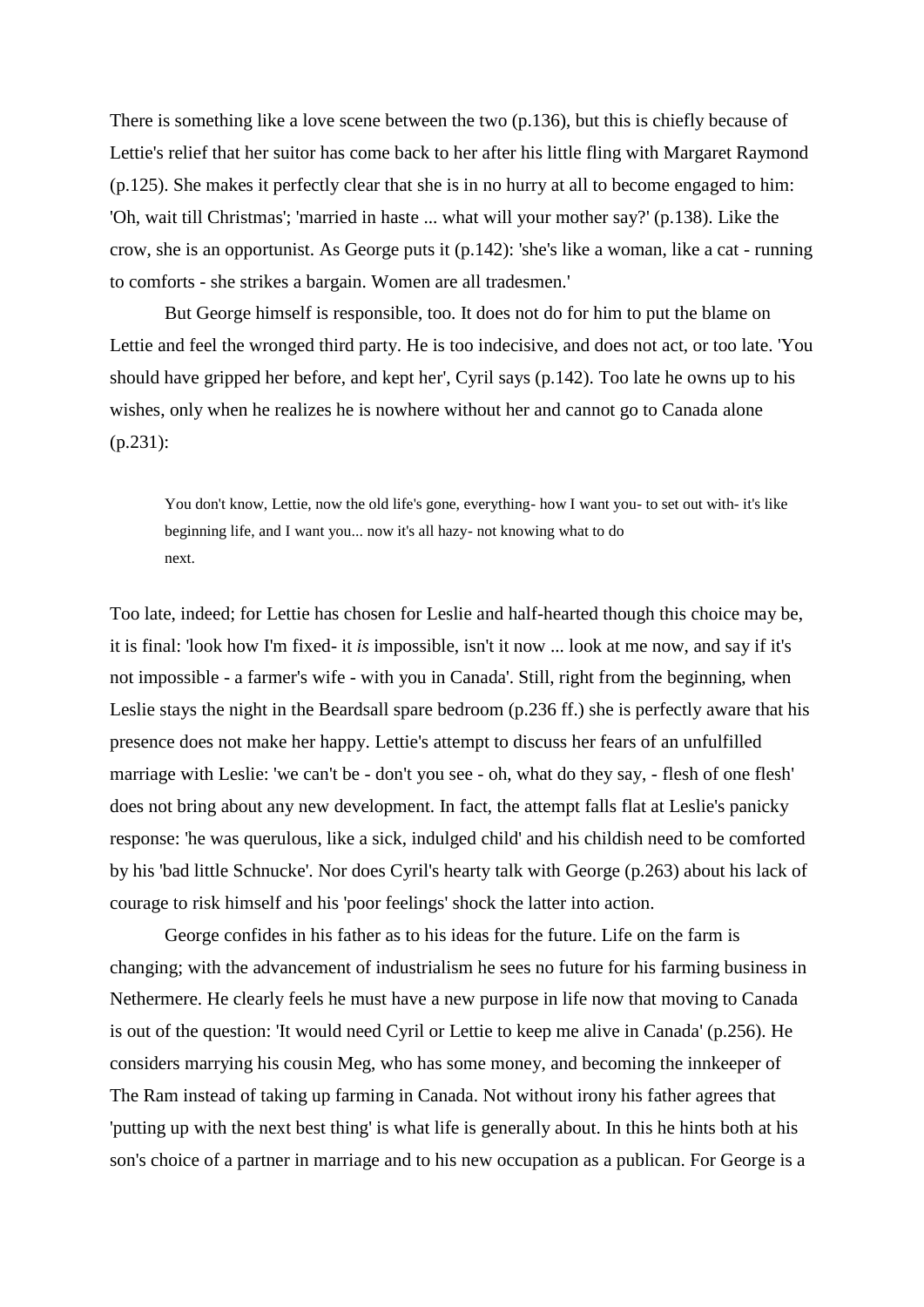rural character at heart; not a 'shopkeeper.' He needs a good many glasses of whisky that make him too drunk to keep his eyes open to proceed with his plans, and addresses his 'thick speech' to Meg about the life he has in mind for the two of them: becoming rich as publican of the Ram. She 'looked up at him as if he were noble. Her love for him was so generous that it beautified him' (p.271 ff.).

Now that George has his new commitments and Lettie is almost engaged the finality of it all weighs heavily on her shoulders. Strolling through nature on a windy, sunny day in June Lettie and George are faced with the last convulsions of their togetherness. There is a sense of revolt and reproach in Lettie; 'with her whimsical moods she tormented him' (p.279). Their conversation preceding the burial scene of the dead wood pigeon symbolizes the end of hope between them:

'Cold- he's quite cold, under the feathers! I think a wood-pigeon must enjoy being fought for- and being won; especially if the right one won. It would be a fine pleasure, to see them fighting- don't you think?' she said, torturing him.

'The claws are spread- it fell dead off the perch,' he replied.

'Ah, poor thing-it was wounded- and sat and waited for death- when the other had won. Don't you think life is very cruel, George- and love the cruelest of all?'

He laughed bitterly under the pain of her soft, sad tones. 'Let me bury him- and have done with the beaten lover.'

What Lettie tries to convey is that she had expected him to show initiative: 'if I were a man, I would shape things - oh, wouldn't I have my own way!' (p.281). There had been a time for him to become her lover; when 'the threads' of Lettie's life were 'untwined' (p.285 ff.); 'they drifted about like floating threads of gossamer; and you didn't put out your hand to take them and twist them up into the chord with yours.' Lettie confides to not having the strength anymore to undo her bonds with Leslie now; nor does she expect him to part with Meg. George's incapacity to take his life into his own hands is agonizing: 'Tell me what to do - yes, if you tell me ... what should I do with my love for you?' To Lettie it is clear that in a union with George it would always have been up to her to carry the load. All there is left for her to do at this realization is 'wait in his arms till he was too tired to hold her' - ' "Poor Meg!" she murmured to herself dully.'

There is George's side of the story, too. All this time, he has been aware of the class difference between him and Lettie; he feels he would always have been 'second to Lettie'. Lettie is educated; she speaks French and reads Latin, has knowledge of various forms of art.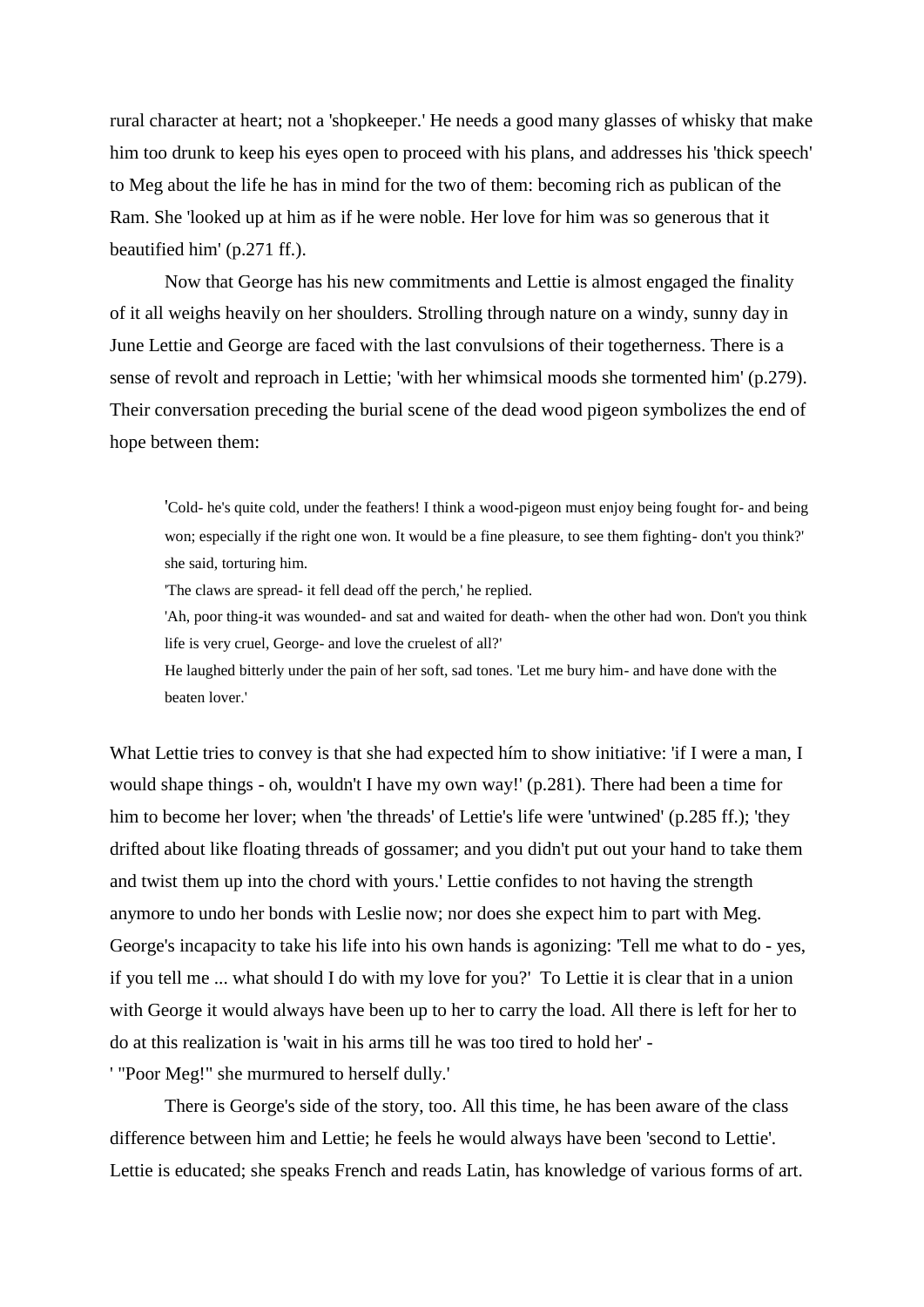And she knows and uses it; sometimes to the ridicule of George. Her 'my dear heart' and 'poor dear' is rather patronizing at times (p.71/4). 'The best part of love is being made much of, being first and foremost in the whole world for somebody', says George (p.312). It would have been possible for George to develop spiritually and intellectually in an intimacy with Lettie; to become as he puts it 'a poet or something, like Burns' (p.368) but he is too insecure and feels the second fiddle - Lettie fails to offer him a sense of security. At the end of the day - of every day - she is off to Leslie, who is 'more agreeable on the whole' than George, her 'Taurus', yes, her 'bull' (p.62). Now the only option open to George is to marry Meg - in order not to end up in a 'lost lane': 'Meg's easy and lovely. I can have her without trembling, she is full of soothing and comfort' (p.312).

George is keen not to lose anymore time and almost literally plucks Meg from her garden to drag her to the registrar (p.314 ff.), ignoring her protest and that of her grandmother at the seeming rush of the undertaking. The latter had never known George to be in any hurry before: 'tha wor niver in a 'orry a' thy life!' But these days are gone, and his life is now heading in the direction of the proverbial repenting at leisure, be it very gradually. The first omen occurs during the ride to the registrar, when Meg 'sat alone in fierce womanhood', in agony over the well-being of someone's baby in a cart, ignoring George, who feels ' a little bit rebuffed' at her not needing his tenderness and protectiveness (p.320). Lunch in 'the Victoria Hôtel' is the daring initiation of their new life together; to George it means an adventure, 'he marched towards the heart of the unknown' (p.321) whereas to Meg it is sheer agony. She begs him to go to an eating house instead, and feels most comfortable in the vulgarity of Colwick Park. Still the marriage seems happy at first (p.325 ff.); George enjoys having a place of his own, a home, and a beautiful wife who adores him. Meg is 'quaint' and 'naive'; she amuses and delights him; 'she sat on his knee and twisted his mustache'. George is 'incredibly happy', Meg is 'a treat'; 'quite uneducated and such fun.' Cyril is annoyed at his friend's amused indulgence of his wife, whereas in the old days he had been something of a prig. The Saxtons used to have a proud attitude, showing reserve to their workers. George has now come down the social ladder; he has married beneath him, and stoops to Meg's level by associating with 'the rum gang' having dinner in the kitchen. He is a far cry away from the days he and Lettie admired paintings together.

And so is Lettie. She has married into her own class, and has found the security she wanted. She develops into a society lady; 'there she stood, with her white hand upon the peacock of her cloak' (p.330). She has 'discovered the charms of womanhood': a show of affected mannerism and lah-di-dah speech, thus fulfilling Leslie's prediction that she will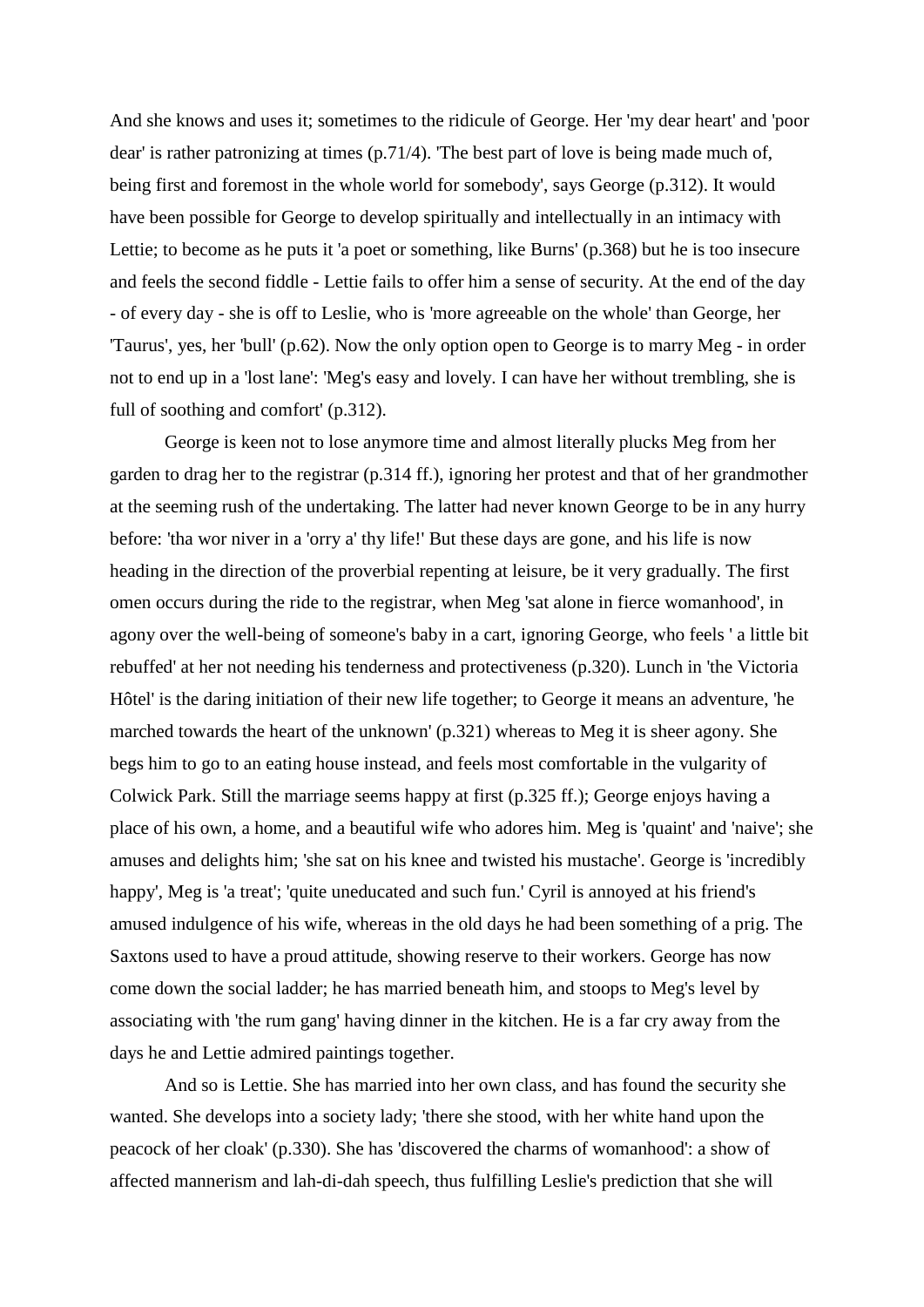make a good wife, 'able to entertain and all that' (p.138). Her development is that of the Victorian woman, as Patricia Branca explains in her study of Victorian times  $\cdot$ , which is as follows. In the early years of the 19th century the middle class housewife was a very active participant in the family, fulfilling vital tasks in the dairy, the confectionery, the storeroom, the stillroom, the poultry garden and the kitchen. She even helped her husband with his business. She was truly the 'helpmeet' of her husband. Her most important task was that of bearing children, and she was a loving and attentive mother. The tale goes on to explain that as the century progressed more and more people prospered, especially the middle class. This new prosperity brought about significant changes in the middle-class life style, for the drive for social esteem became an obsession. The middle class expressed this drive by acquiring what has become known as the 'paraphernalia of gentility', large and expensive houses, elegant horses and carriages, a retinue of servants and lavish dinner parties. The 'Perfect Lady' was a very important element of the 'paraphernalia of gentility.' This new image was accompanied by dramatic and direct changes in the life style of the middle-class woman. An instance of this type of woman in Victorian literature is Cathy in Emily Brontë's *Wuthering Heights*, who became a society lady for the Lintons, an idea that influenced Lawrence's picture of the Tempests in *The White Peacock*. During their get-together in Nethermere at Christmas it is obvious that in six months' time Lettie has developed into the 'Perfect Lady' and Leslie has been reduced to her humble servant (p.330ff.). 'He had lost his assertive selfconfidence' and 'moved unobtrusively about the room' as a courteous host to George and a caring and attentive husband to Lettie, who makes it unequivocally clear that she can do perfectly well without his presence.

George scoffs at her new self, so unlike the Lettie he knows. He hates the outward show of it all and the enormous amount of money that is being squandered. His anger acquires a political connotation; as a socialist he feels impelled to think of the homeless and to help 'the poor devils rotting on the embankment'. His loathing is no doubt Lawrence's own, who in his works frequently lashes out at the mercilessness of 'the bourgeois'. The ruling classes, supposed to give guidance to the masses, appear as empty in their nothingness, like the Tempests. Gradually it becomes clear that Lettie has given up her life, serves her son, who is 'her work' and tolerates her husband, 'living life at second hand (p.363 ff.)':

Like a nun, she puts over her living face a veil, a sign that the woman no longer exists for herself: she is the servant of God, of some man, of her children, or may be of some cause. As a servant, she is no longer responsible for her self, which would make her terrified and lonely. Service is light and easy. To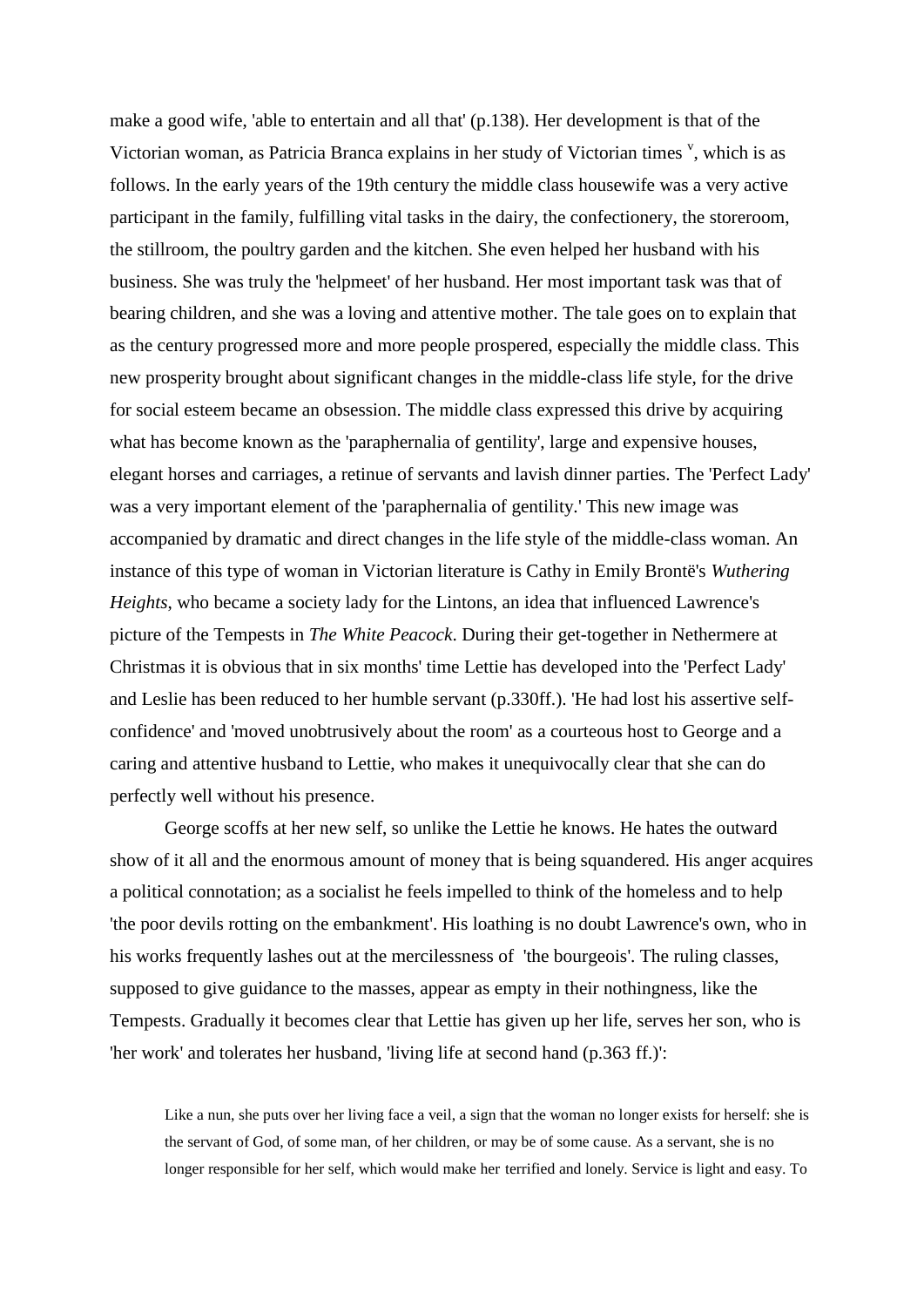be responsible for the good progress of one's life is terrifying. It is the most insufferable form of loneliness, and the heaviest of responsibilities.

At times Lettie is fiercely unhappy with her existence; she writes to Cyril that 'she had nothing at all in her life, it was a barren futility' (p.370 ff.). But on the other hand, when she puts it into perspective she cannot but conclude that she is 'quite content'. Like so many women she lives a small indoor existence, and only occasionally, when she hears 'the winds of life outside' does she wildly crave for more. Then she is driven to the door, but feminine caution keeps her from following the call of the storm. Her life together with Leslie - back at Highclose - does not develop entirely negatively. The partners are at least to some degree content with what they are offering each other and with the merits of modern life. Leslie, being a mine owner, is a busy man, very often on business in Germany or the South of England. He has acquired a taste for public life and in addition to being a County Councilor takes the chair at political meetings of the Conservatives. At home he is 'quite tame' (p.370) in accepting the pecking order; his wife dominates him, and he in his turn dominates their servants. The simple passion between man and woman, so preciously valued by Lawrence, is out of the question here: 'As Lettie was always a very good wife, Leslie adored her when he had the time, and when he had not, forgot her comfortably'.

Domestic life at the Ram is less wealthy, but by no means happier (352 ff.). There are a good many parallels between working class Meg and middle class Lettie. Both are secure in their 'high maternity'; both are 'mistress and sole authority'; both fathers are outsiders, servants, finding their wives 'hostile to their wishes'. In both cases it is difficult for visitors to avoid listening to talk about babies, or to listen to talk at all. Whereas visitors at Brentwood figure as an audience for Lettie's dabbling in the arts, visitors to the Saxton home are mere intruders in domestic quarrels. All the hostess' energy is directed towards the children, and, as both George and Cyril find out to their dismay, women give up their interest in men most readily once a child is involved. '"Meg never found any pleasure in me as she does in the kids," said George bitterly, for himself.' And where Emily had been full of interest for Cyril, 'her eyes searching mine, her spirit clinging timidly about me', discussing Strauss and Debussy, the 'inarticulate delight' she finds in caring for Meg's baby leaves him 'alone, neglected, forgotten, outside the glow which surrounded the woman and the baby.' The reader gets a notable Lawrencean message (p.373):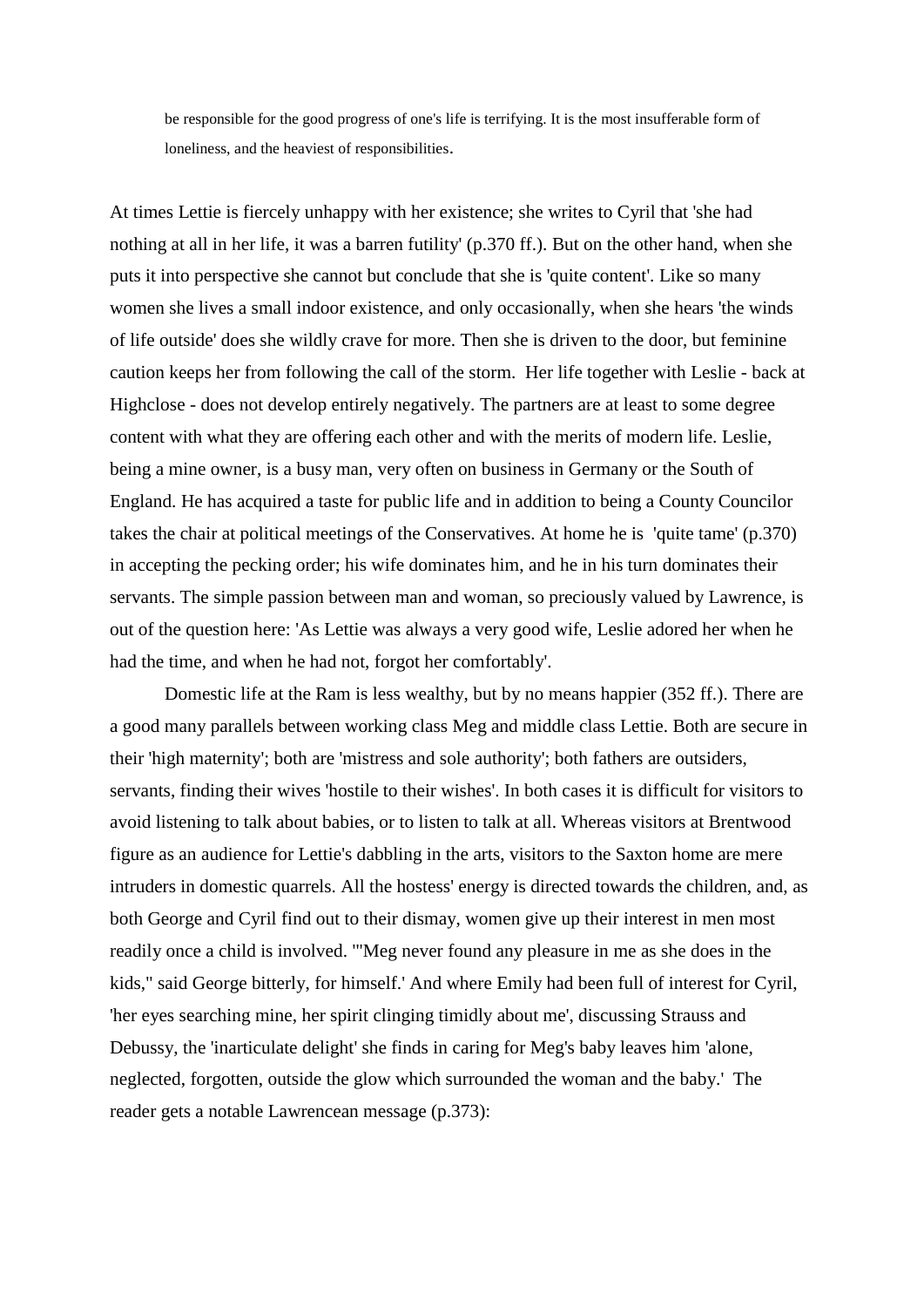A woman who has her child in her arms is a tower of strength, a beautiful, unassailable tower of strength that may in its turn stand quietly dealing death.

Ultimately, the development of the two couples in the novel is an intermingling of domestic problems and class issues in times of change. The most obvious victim is George. He is rising in the world, outgrowing his marriage and losing contact with the class he grew up in; his socialist ideology soon gives way to the temptations of possessions and prestige when he becomes a wealthy landowner. There is an uplift in his domestic life (p.372 ff.) after his daughter Gertie - whom he can see as belonging to him and not merely to her mother, his 'little girl' - is born. At the same time, the gap between him and Meg is growing; he cannot communicate any longer with Meg's usual visitors, 'the wives of shopkeepers and publicans' and finds himself in a vacuum, in social isolation. His ongoing addiction to alcohol is increasingly becoming a worry for Meg and her contempt for him grows proportionally; she enlists their little daughter on her side in her efforts to domineer him into more acceptable behaviour. Lawrence has developed the harmful effects of alcohol in a family with a drinking father in greater detail in his later novel *Sons and Lovers,* which is based on his own youth. His father is portrayed as Walter Morel, a heavily drinking miner who arouses the disgust of both his wife and children. In *The White Peacock,* the friendship Lettie and George are more or less surreptitiously keeping up cannot offer any solace; George is losing more and more ground and ends up a helpless wreck, drinking himself into *delirium tremens*. This is again a theme found in *Wuthering Heights,* in which Hindley drinks himself into oblivion after his wife's death.

The last character to be confronted with a disappointing love life is Cyril, captured in his awkward double role of being one of the youthful characters as well as the narrator of the story. 'Lawrence handicaps himself by using an 'I' narrator,' says Alastair Niven in his work about Lawrence<sup>1</sup>, 'for after Lettie's marriage it becomes difficult to sustain the intimate observation of their relationship, which Cyril's presence beforehand permits.' However, his presence before Lettie's marriage is not always felt as natural, either. In situations where intimacy is a prerequisite it assumes voyeuristic qualities, as in the scene when Lettie and George are enraptured in an amorous mood (p.68). Cyril's presence at George's wedding day (p.318 ff.) is festive; he makes himself useful by ordering lunch for them at the hotel, which is a token of good friendship. But his observation of the newly weds throughout every minute of their first day together until late in the evening is artificial and unconvincing. Lawrence

1

 $<sup>1</sup>$  See endnote ii, p.24</sup>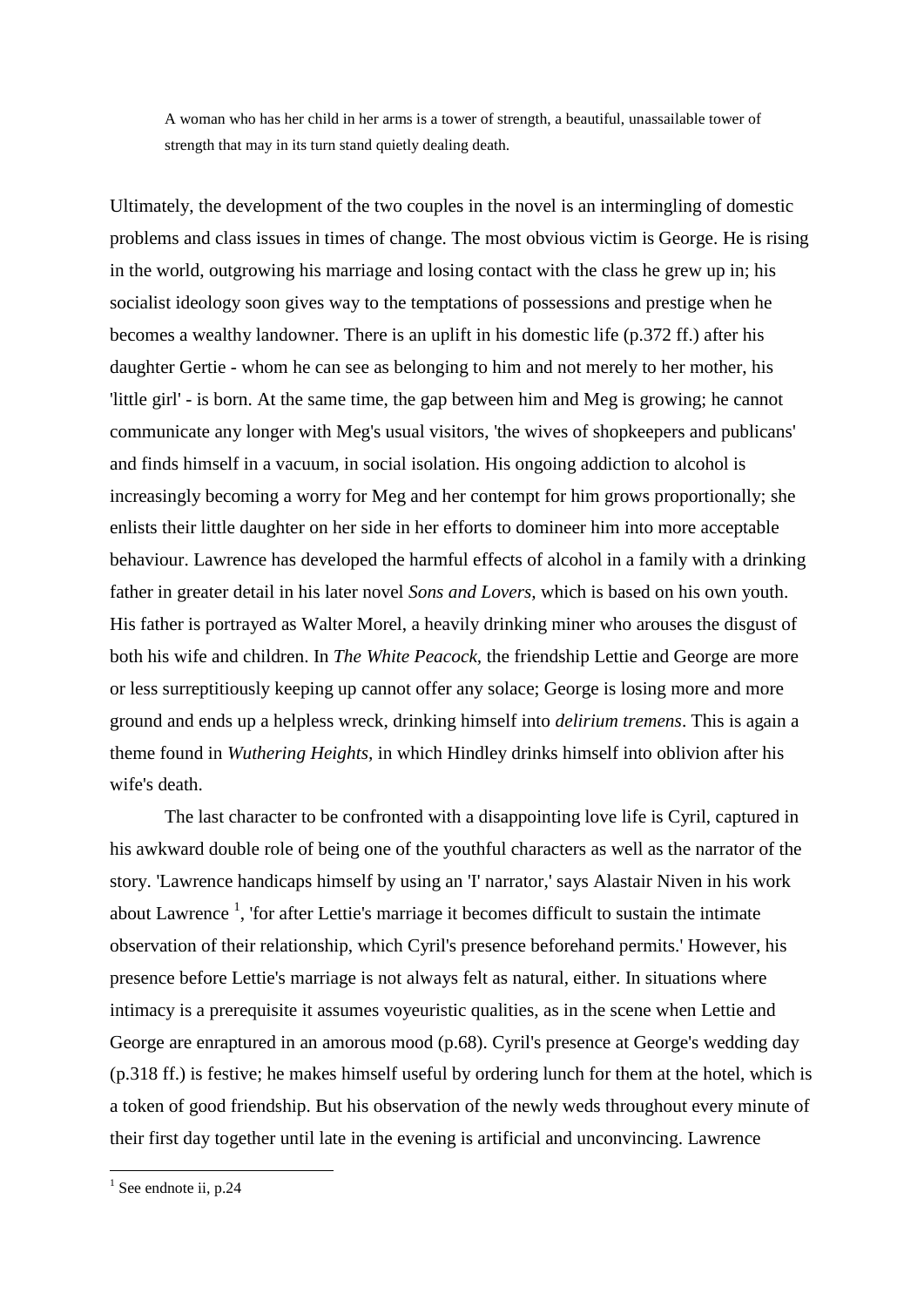himself came to dislike Cyril's 'general flaccidity'; in July 1908 he wrote about him in his letters  $2$ : 'a young fool..... a frightful bore.... I hate the fellow...'

On the whole Cyril's appearance in the novel is unnatural. As a narrator he is too intrusive and as a young character he remains too much of an outsider, too wise for his years, and particularly to George he relates more like a preacher to his disciples than like a youngster to a friend. There are passages in the novel that flimsily suggest a homosexual interest for George: after the swimming scene (p.294) we read 'the sweetness of the touch of our naked bodies one against the other was superb'. However, equally unconvincing is his involvement with Emily, George's soulful and moralistic sister, who has become a schoolteacher in Nottingham. We suspect a romantic interest mainly through remarks of others. Cyril himself does not go to great lengths to win Emily's favour, though they are frequently seen in each other's company. Emily is not openly revealed as his sweetheart until the end of the novel, be it in retrospect (p.389): she has found someone else. The way Lawrence has Cyril leave the stage of matrimonial interest is hilarious:

'Let me introduce you. Mr Renshaw, Cyril. Tom, you know who it is, you have heard me speak often enough of Cyril. I am going to marry Tom in three weeks' time,' she said, laughing.

Whatever we may think of Cyril, he is not degraded to vindictiveness at the wedding announcement of his beloved. 'Why didn't you tell me?' he asks of her (p.390) and they are all very nice and civilised about it. 'Mr Renshaw', says Cyril, 'you have out-manœuvred me all unawares, quite indecently.' Probably for the best, for the marriage between Emily and Tom is the only one that brings harmony. Emily's courtship with Tom has mysteriously transformed her from a moralistic, faultfinding female into a vital, sensual being. Surrounded by lonely countryside at Papplewick they have 'escaped from the torture of strange, complex, modern life' (p. 404 ff.). Emily lovingly takes care of her deteriorating brother George, who is 'like a tree that is falling, going soft and pale and rotten, clammy with small fungi'. His figure leaning against the gate, a 'condemned man', presents a sharp contrast with Tom and Arthur, who are harmoniously working the land together, father and son, in close unity with nature, in 'an exquisite, subtle rhythm': the life of the past, not yet threatened by machinery.

The strength of the novel is that it conveys the sense of a changing world. It presents many themes that influenced family life and relationships in early 20th century England: industrialization, economic expansion, class issues, motherhood, emancipation. Lawrence's

<sup>&</sup>lt;sup>2</sup> See endnote iii, p.42